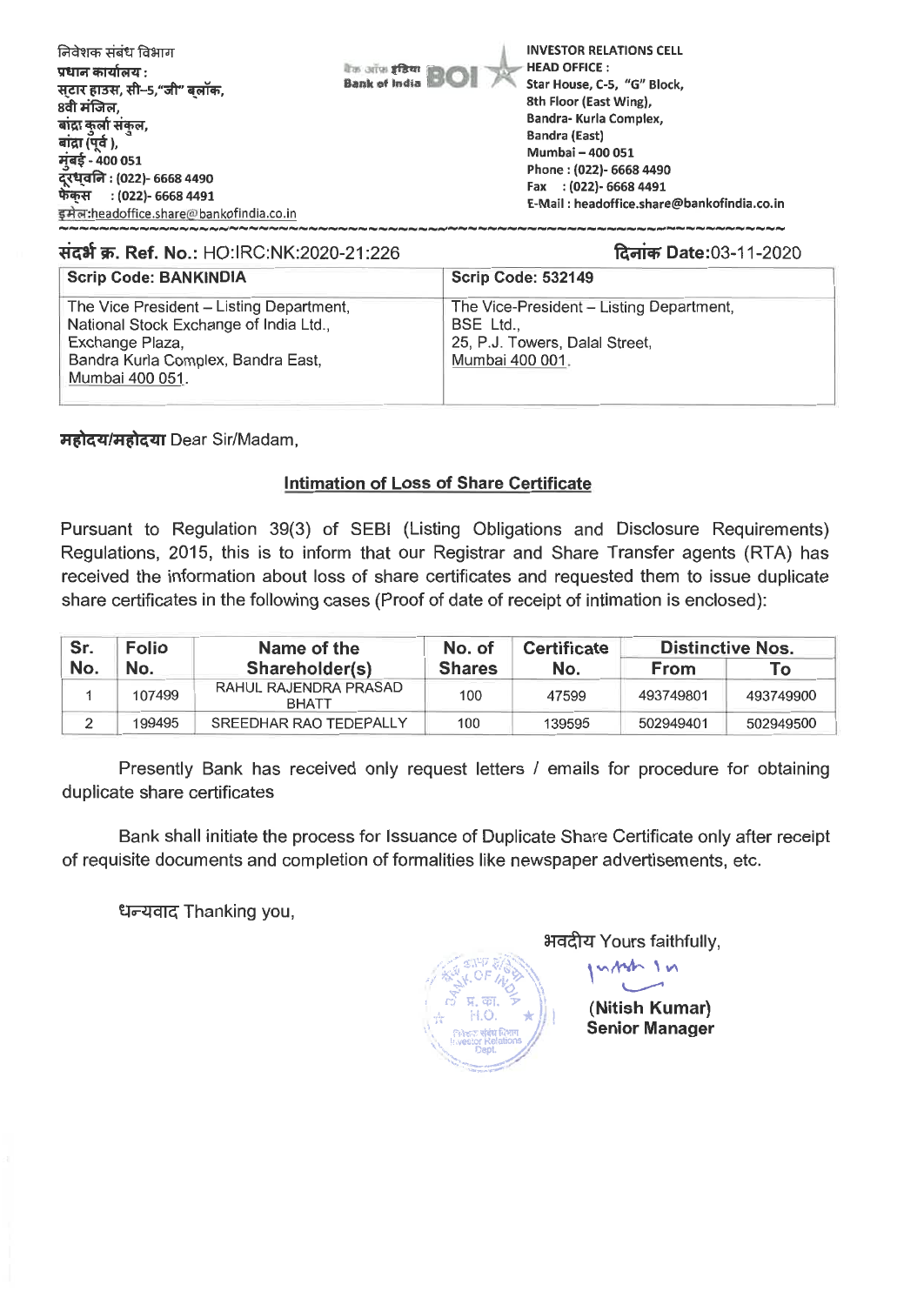## [External]Duplicate Share Intimations Received On : 20201102

**X** DELETE ← REPLY ← REPLY ALL → FORWARD

 $...$ 



bssduplicate@bigshaneonline.corn Mon 02/11/2020 11:42

Mark as unread

To: Rajeev Bhatia; Investor Relations Department;

Cc: vijay@bigshareonline.com; jibu@bigshareonline.com; bhagwan@bigshareonline.com;

**0** 1 attachment **4 It is a contract to the contract of It is a set of It is a set of It is a set of It is a set of It is a set of It is a set of It is a set of It is a set of It is a set of It is a set of It is a set of I** 

52o164.01

Caution: This email originated from a source outside Bank of India.

Deer Sir/Ma'am,

Please be informed that in terms of the provisions of the SEBI (LODR) Regulations, 2015, the Company is required to submit information regarding loss of share certificates and issue of duplicate certificates, to the stock exchange within two days of its getting information. Further, the said intimation has to be filed only through the mode of NEAPS filing for NSE and on listing.bseindia.com for BSE and not via hard copy submission.

Accordingly, we are sharing herewith the receipt of the following request for loss of share certificate of the Company by shareholders, to enable you to comply with the said regulatory requirement within the timelines prescribed.

| Client Name                      | Cert.<br>No | Dist. No<br>From | Dist. NO. | Folio<br>No. | Quantity | Name                           |
|----------------------------------|-------------|------------------|-----------|--------------|----------|--------------------------------|
| BANK OF INDIA -<br><b>EQUITY</b> | 47599       | 493749801        | 493749900 | 107499       | 100      | RAHUL RAJENDRA<br>PRASAD BHATT |

Should you have any queries in respect of the aforesaid instruction kindly revert back.

Regards,

13igshere Services Pvt. Ltd.

Alert:External Mail! Exercise caution while opening URL/attachment.

**【 张某 2000年 2000年 2000年 2000年 2000年 2000年 2000年 2000年 2000年 2000年 2000年 2000年 2000年 2000年 2000年 2000年 2000年 200**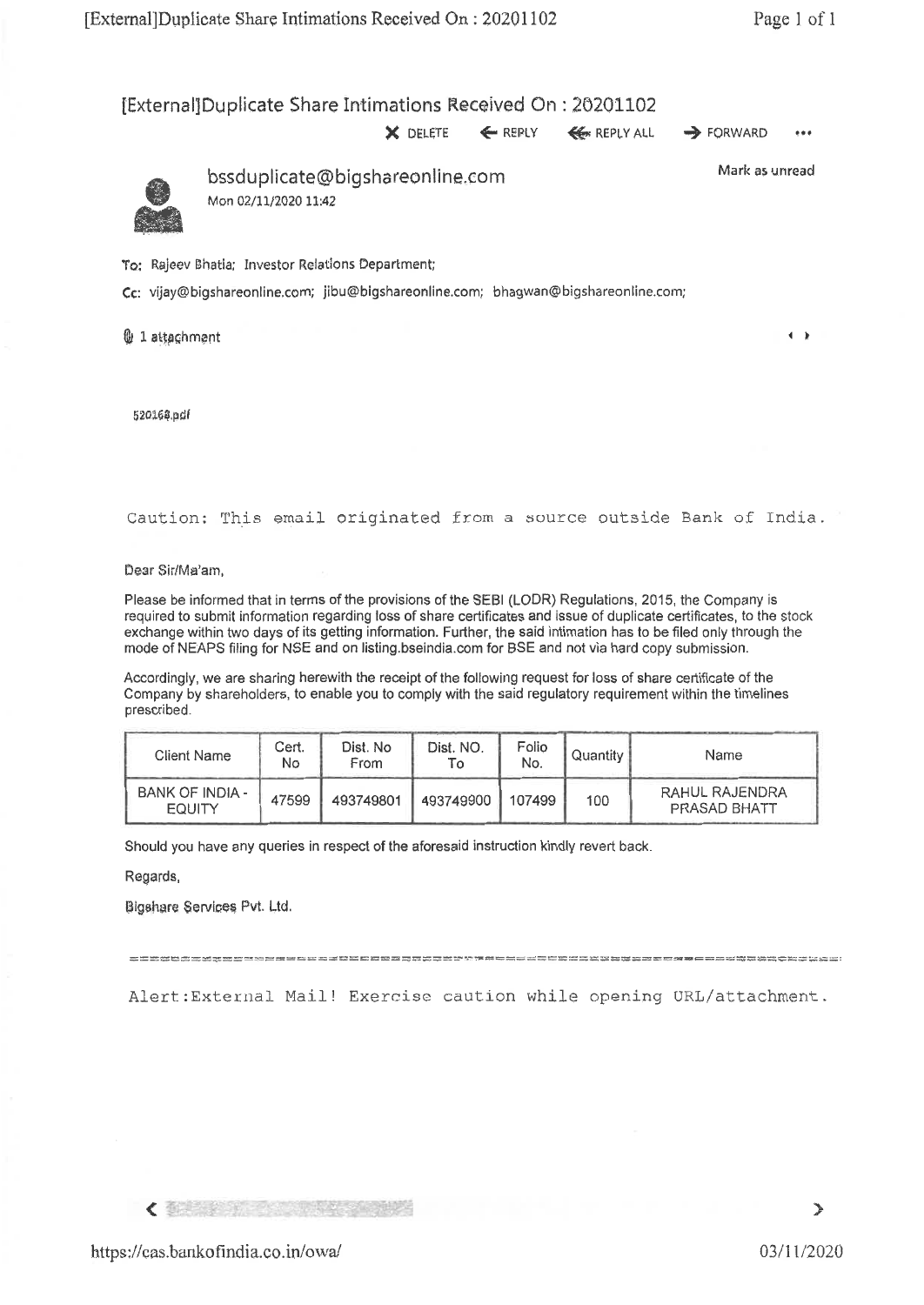(बैंक ऑफ़ इंडिया के शेयर प्रमाणपत्र की इयूप्लिकेट प्रमाणपत्र के लिए आवेदन का प्रारूप) (FORMAT OF REQUEST FOR DUPLICATE SHARE CERTIFICATE OF BANK OF INDIA) शेयरधारक का नाम Name of the Shareholder RAHUL RAJENDAA PAASAD BHATT THE Address: 12 MAKAWANA SOCIETELY, BLH SHANTI NAGAR, JUDIRA LOANDHI MARK JAMNAGAR-361006 E-Ar Email id: RAHUL 13HATT 3012 @ GMAIL.COM दिनांक Date: 26 10 2020 मोबाइल नं Mobile No.: 98795 73207 प्रोता में  $Ta$ 

| मेसर्स विगशेयर सर्विसज प्राइवेट लिमि. (आरटीए), |                                              | M/s. Bigshare Services Pvt. Ltd. (RTA),           |  |  |  |
|------------------------------------------------|----------------------------------------------|---------------------------------------------------|--|--|--|
|                                                | प्रथम तल, भारत टिन वर्क बिल्डिंग,            | 1 <sup>st</sup> Floor, Bharat Tin Works Building, |  |  |  |
|                                                | वसंत ओएसिस के सामने, मकवाना रोड,             | Opp. Vasant Oasis, Makwana Road,                  |  |  |  |
|                                                | मरोल, अंधेरी (पूर्व), मुंबई- 400 059         | Marol, Andheri (East), Mumbai - 400 059           |  |  |  |
|                                                | ईमेल आईडी: investor@bigshareonline.com       | Mail id: investor@bigshareonline.com              |  |  |  |
|                                                | टेलीफोन नं. : 022 - 6263 8200/8221/8222/8223 | Tel. No.: 022 - 6263 8200/8221/8222/8223          |  |  |  |
|                                                |                                              |                                                   |  |  |  |

इकाई: बैंक ऑफ़ इंडिया - इयुप्लिकेट शेयर प्रमाणपत्र जारी करना UNIT: BANK OF INDIA - ISSUE OF DUPLICATE SHARE CERTIFICATE

महोदय/महोदया Dear Sir/Madam,

## 520168

OUP

| मैं/हम फोलियो संख्या 10 7499 के अंतर्गत बैंक ऑफ़                                                                                                                                                                                                                        | I/we am/are holding ______ (number) shares                                                                                                                                                                                                                                                     |
|-------------------------------------------------------------------------------------------------------------------------------------------------------------------------------------------------------------------------------------------------------------------------|------------------------------------------------------------------------------------------------------------------------------------------------------------------------------------------------------------------------------------------------------------------------------------------------|
| इंडिया के 100 शेयर (संख्या) धारण करते हैं।                                                                                                                                                                                                                              | of Bank of India under folio no.                                                                                                                                                                                                                                                               |
| मूल शेयर प्रमाणपत्र या तो किसी गलत जगह पर रख                                                                                                                                                                                                                            | The Original Share Certificate is either                                                                                                                                                                                                                                                       |
| दिया गया है या खो गया है या मैं/हम उसे खोज पाने                                                                                                                                                                                                                         | misplaced OR lost OR I/we am/are unable to                                                                                                                                                                                                                                                     |
| में असमर्थ है।                                                                                                                                                                                                                                                          | find the Original Share Certificate.                                                                                                                                                                                                                                                           |
| अतः मैं/हम आपसे अनुरोध करते हैं कि मुझे/हर्मे                                                                                                                                                                                                                           | Hence I/we request you to send me/us the                                                                                                                                                                                                                                                       |
| डयूप्लिकेट शेयर प्रमाणपत्र प्राप्त करने का तरीका व                                                                                                                                                                                                                      | procedure and application form for obtaining                                                                                                                                                                                                                                                   |
| आवेदन फार्म भेजें।                                                                                                                                                                                                                                                      | the Duplicate Share Certificate.                                                                                                                                                                                                                                                               |
| मैं/हम इसके साथ आपकी आवश्यक कार्रवाई के लिए<br>निम्निलिखित दस्तावेज संलग्न कर रहा/रही/रहे हूँ/हैं:<br>1. शेयरधारक के पैन कार्ड की स्व-प्रमाणित प्रति।<br>2. शेयरधारक के बिजली के बिल/टेलीफोन बिल (3<br>महीनों से अधिक पुराना नहीं)/वोटर आईडी की स्व-<br>प्रमाणित प्रति। | I/we am/are attaching herewith the following<br>documents for your necessary action:<br>1. Self-attested copy of the PAN Card of<br>the shareholder(s).<br>2. Self-attested copy of the Electricity Bill /<br>Telephone Bill (not more than 3 months<br>old) / Voter ID of the shareholder(s). |

संधन्यवाद Thanking you.

आपका विश्वासी, Yours Faithfully<br>RAGUL RAJENDAA PRASAO BHATT

Rabel. a. Bhatt BIGSHARE SERVICES BIGGER (Signature and Name of the shareholder) Subject to Westing at learning 0 2 NOV 2020 Sign<sub>,</sub>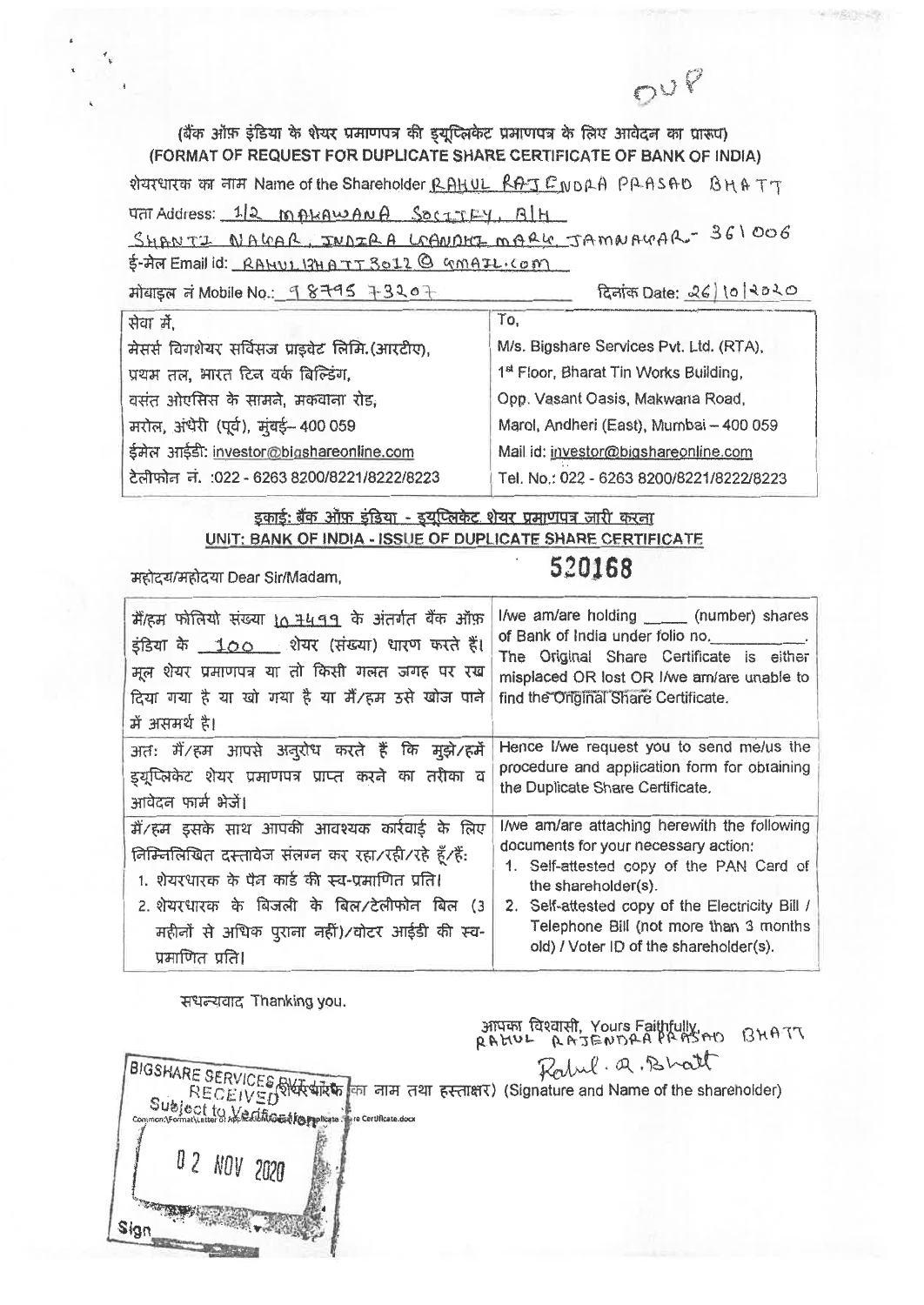[ExternaliDuplicate Share Intimations Received On : 20201103

 $\times$  DELETE  $\leftarrow$  REPLY  $\leftarrow$  REPLY ALL  $\rightarrow$  FORWARD



bssduplicate@bigshareonline.com Tue 03/11/2020 11:57

Mark as unread

 $\leftarrow$ 

To: Rajeev Bhatia; Investor Relations Department;

Cc: vijay@bigshareonline.com; jibu@bigshareonline.com; bhagwan@bigshareonline.com; Bssduplicate@Bigshareonline.Com <bssduplicate@bigshareonline.com>;

B 1 attachment

520237.pdf

Caution: This email originated from a source outside Bank of India.

Dear Sir/Ma'am,

Please be informed that in terms of the provisions of the SEBI (LODR) Regulations, 2015, the Company is required to submit information regarding loss of share certificates and issue of duplicate certificates, to the stock exchange within two days of its getting information. Further, the said intimation has to be filed only through the mode of NEAPS filing for NSE and on listing.bseindia.comfor BSE and not via hard copy submission.

Accordingly, we are sharing herewith the receipt of the following request for loss of share certificate of the Company by shareholders, to enable you to comply with the said regulatory requirement within the timelines prescribed.

| Client Name                      | Cert.<br>No | Dist. No<br>From | Dist. NO. | Folio<br>No. | Quantity | Name                      |
|----------------------------------|-------------|------------------|-----------|--------------|----------|---------------------------|
| BANK OF INDIA -<br><b>EQUITY</b> | 139595      | 502949401        | 502949500 | 199495       | 100      | SREEDHAR RAO<br>TEDEPALLY |

Should you have any queries in respect of the aforesaid instruction kindly revert back.

Regards,

Bigshare Services Pvt. Ltd.

Alert:External Mail! Exercise caution while opening URL/attachment.

**CARD COMMENT** 

Ž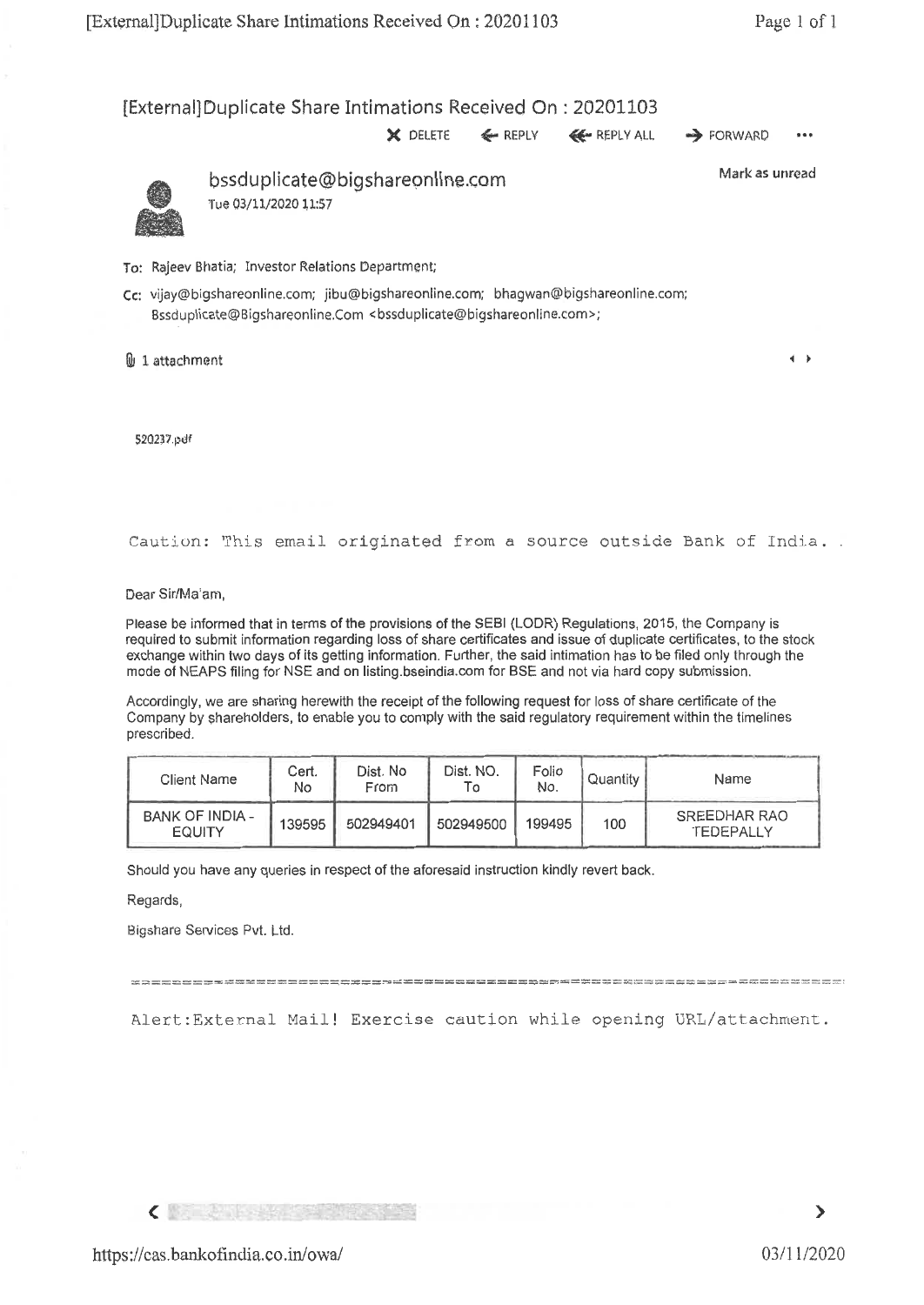Dup/B13 Hyderabad,  $\tau$ The Manager. Bigshare Services Rit-Ltd. Mumbai - 400059. BIGSHARE SERVICES PVT. Ce / Sult :- Folio No. 199495, Death of the client-Info-Requestfor Subject to Verification Money to the Serviver Criste). (Lost) share contificate. 0 3 NOV 2020 Respected Mot/Madam, - 520237 I, Y. Uma Bala W/0. Late. Ti treedhar Rao, the share holder with ID No. 199495, Would request you to quide me in getting the amount for the above said shares. I would like to bring to your kind notice that, we have lost our papers pertaining to this, and I have the receipts of the diridend. vouchers and a copy of the letter, which en received for the updation of fran number I am enclosing copies of my from you. aachaer card, pan card, my late husband's aadhart card, pan card, and copies of vouchers and a copy of the letter received from you!